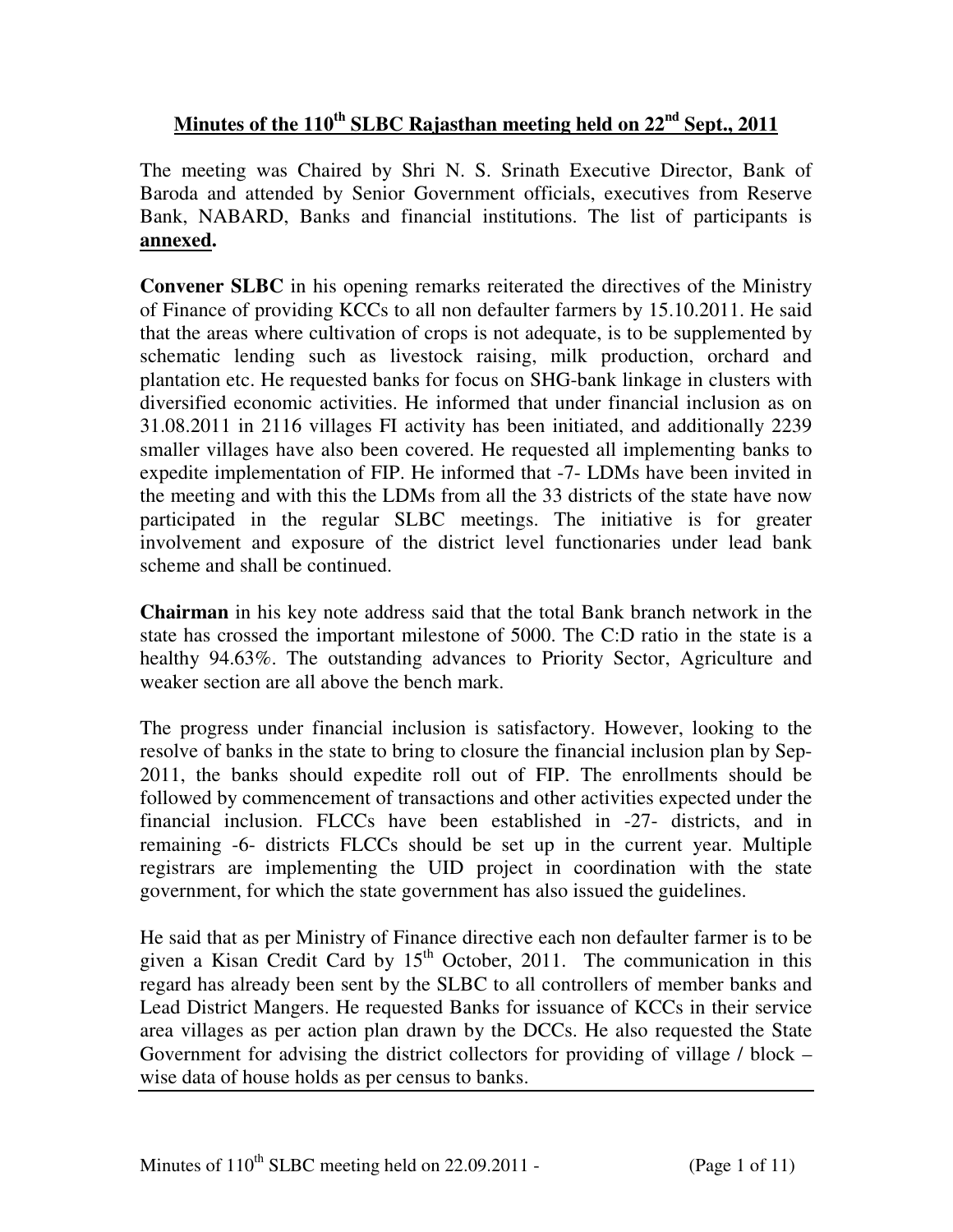He said tough the flow of credit to minority community has improved in the past one and a half year, but it is still below the mandated level of 15% of the priority sector advances. He requested banks to take steps to increase the credit flow to minority community.

**Regional Director, RBI** informed that Central Board meeting of RBI is going to be held on 13.10.2011 at Jaipur coinciding with that a special meeting of SLBC is also being proposed. He said under financial inclusion 54.49% progress has been achieved till Aug and requested the Banks to expedite the roll out to achieve closure by Sep-2011 as agreed. He reiterated for issuance of smart cards in the enrolled accounts and commencement of transactions to consider the village as covered. The no frill accounts opened by the banks under FIP should have inbuilt Over Draft facility.

**CGM NABARD** informed the house about refinance scheme launched by NABARD for loans to Cooperative Banks and RRBs by commercial banks. He shared the financial literacy campaign launched by NABARD through cultural troops and requested banks to extend support for making the initiative a success. He requested banks to strengthen their FLCCs infrastructure by availing financial support extended by NABARD as very few districts have availed this scheme so far. He requested banks to support solar home lighting and water heating system scheme launched by NABARD under which subsidy and concessional ROI is extended by NABARD.

**Managing Director SBBJ** apprised the house about the latest progress of the bank under Financial Inclusion and assured that the bank will cover all allotted villages by Sep 2011. He informed about the steps taken for improving the CD ratio of their lead districts for Rajasmand and Sirohi districts and said that looking to the initial response the situation is expected to improve soon.

**Director, DFS, GoI** said that the CD ratio in the state is a mile stone and appreciated good achievements on all parameters in the state. The performance under setting up of RSETIs and FLCC has also been good and suggested the youths trained at the institute should also be assisted in getting suitable jobs. She requested banks for lending to minority community and requested private banks also to cooperate in lending to priority sector especially weaker sections as social banking is one of the major concerns of the government.

**Principal Secretary (Plan & State Coordinator SLBC)** emphasized the need of inclusive growth and requested for associating more and more people with the banking services. He requested for putting concerted efforts for improving CD ratio in the -3- low CD ratio districts. He shared initiative of the government for epayment in the accounts under government benefit schemes. He reiterated the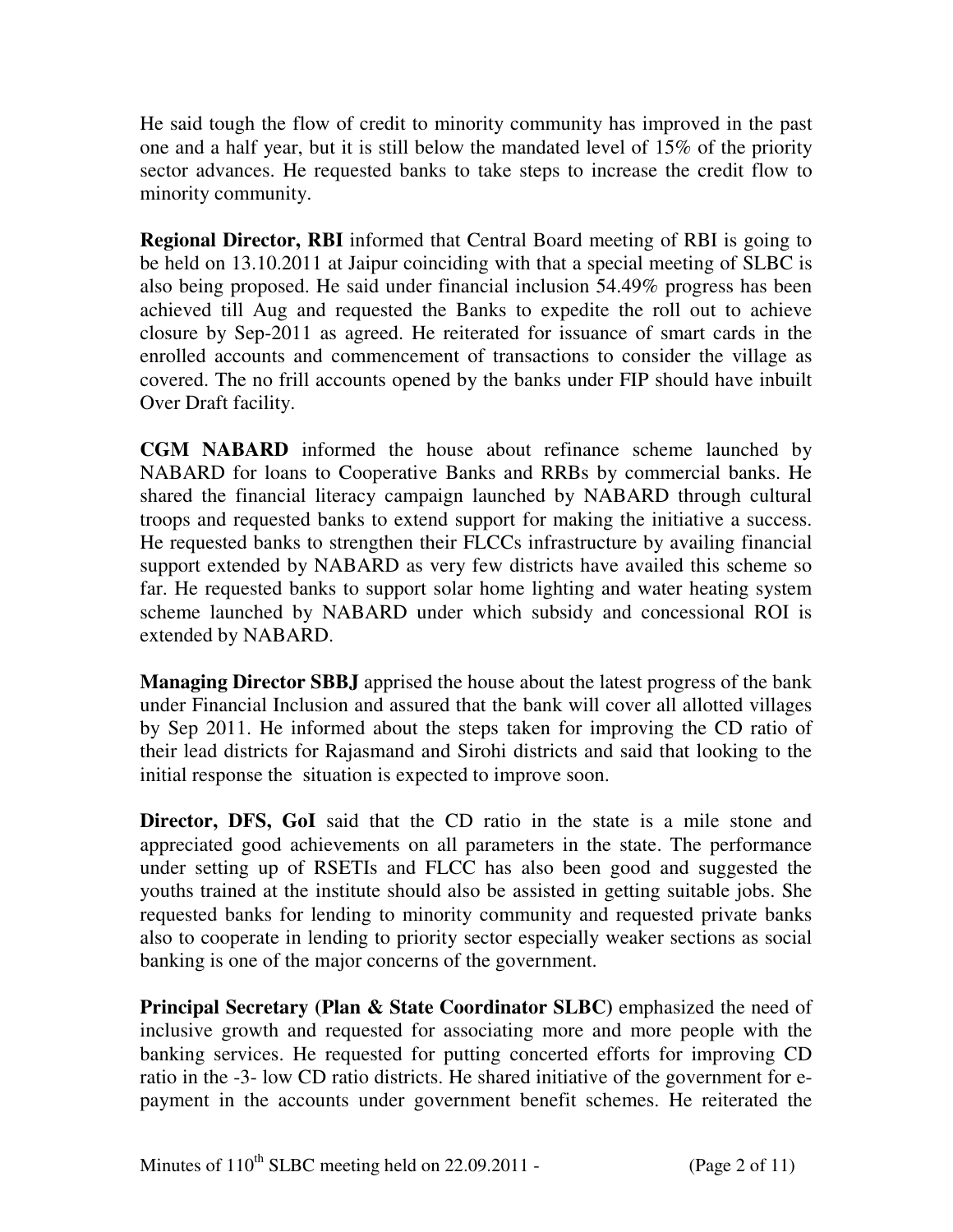recent guidelines issued by the State Government for implementation of UID project under which prior approval of District Collector has to be obtained for roll out of UID by non-state registrars.

### **Thereafter the agenda items were taken up for discussion:**

# **AGENDA No. - 1:**

- **Confirmation of Minutes of 109th SLBC Meeting** The minutes were confirmed by the house.
- **Action Taken Report:**
- 1. **Allotment of land to remaining 11 R-SETIs by the State Government:**  House was informed that the land has been allotted for 23 R-SETIs. Additional Chief Secretary (Rural Development & Panchayati (Raj) has directed District Collectors for allotment of land for remaining R-SETIs
- **2. Opening of FLCC** It was informed that 27 FLCCs have been established covering 27 districts of the state.
- **3. FIP roll out:** House was informed that as on 31.08.2011 financial inclusion exercise has been initiated in 2116 villages. Banks have been requested to expedite roll out of FIP to achieve closure by Sep-2011.
- **4. ISHUP scheme:** as on 15.08.2011 nodal agency has forwarded 1029 applications to banks for flats allotted under PPP model. Banks have been requested for early disposal of applications.

# **AGENDA No. - 2:**

**Branch network:** During current FY, up to June 2011 -57- new bank branches have been opened in the state, of which 39 branches (68%) have been opened in rural/ semi urban centers. Out of the new branches opened 53 branches have been opened in identified under banked districts

**Deposits and advances:** As on June-2011 total deposits in the state are Rs. 144292 crs and advances Rs. 128963 crs with YoY growth of 17.32% and 24.85% respectively.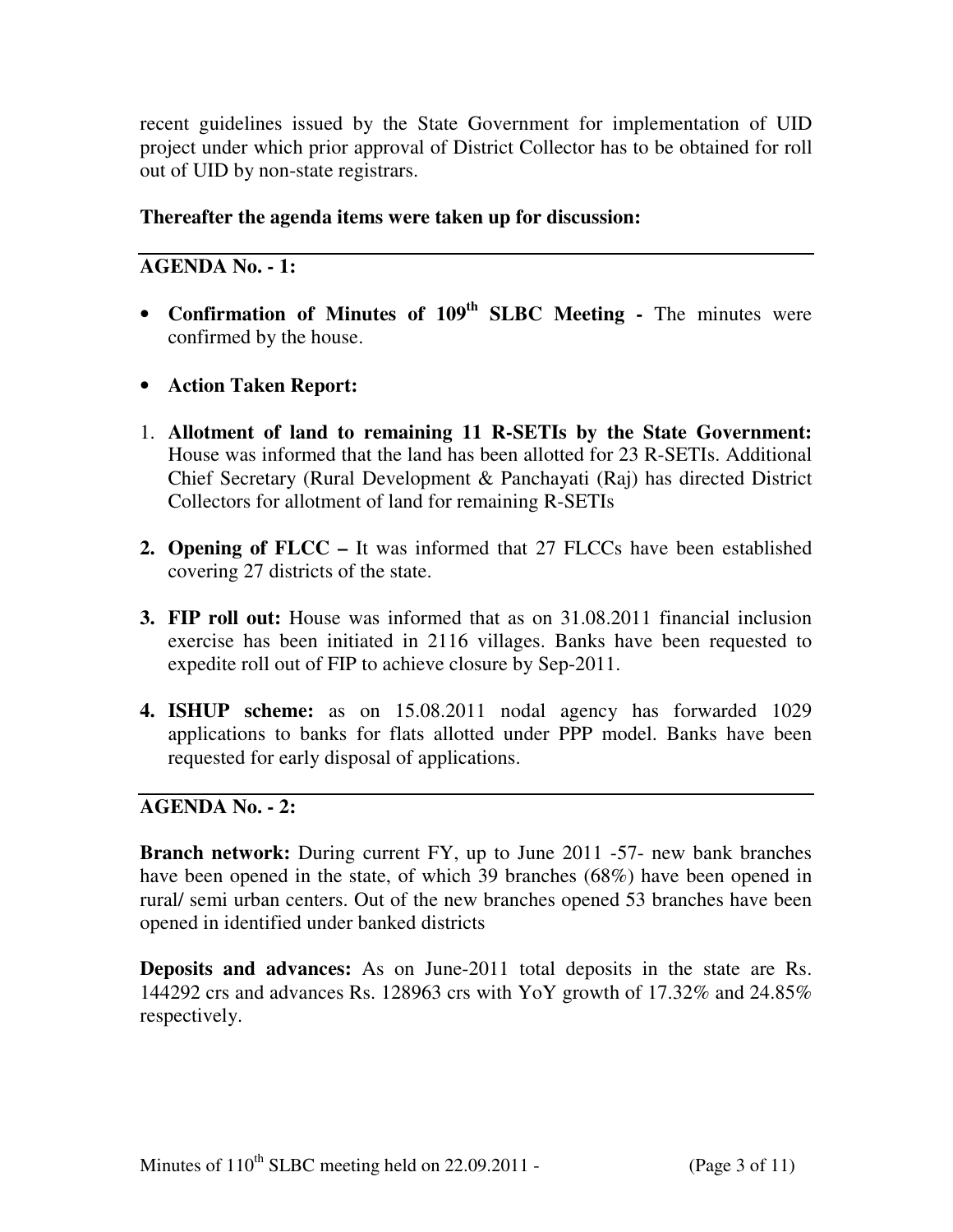**Priority sector advances:** The YoY growth under priority sector advances is 26%, agriculture 25%, SME and OPS 27%, weaker section 20% and advances to SC/ST 41%.

**CD Ratio:** As on Jun-2011, CD ratio is 94.63%, which has improved from 93.37% in Mar-2011. The CD ratio is above 100% in three districts (Bhilwara, Hanumangarh, Jaipur). The CD ratio is below 50% in 3 districts of Dungarpur, Rajasmand and Sirohi. As decided in the last SLBC meeting, special DCC meetings were convened in these districts during 2nd Quarter. It was decided that credit camps be organized for increasing credit deployment. The implementation of action points have commenced.

**Annual Credit Plan:** Achievement under ACP as on Jun-2011 is 30% of the annual targets. Disbursements under priority sector are Rs.11780 crs against annual target of Rs.39359 crs. The achievement under agriculture is 33% and under MSE & OPS is 25% and 17% respectively. In 16 districts ACP achievement is above 30% and in 8 districts ACP achievement is between 25%-30%. In 6 districts achievement is between 20-25% and achievement is less than 20% in -2 districts viz; Jhunjhunu, Jodhpur.

CGM NBARAD mentioned that as per RBI guidelines during calculation of CD ratio for a district, only those credit facilities which are sanctioned in the same district are included in the advances part irrespective of place of their utilization and that is why during calculation of CD ratio for districts like Rajasmand, Sirohi and Dungarpur any bulk credit utilization in the district is not included in calculation. He requested house to find out a way to address the issue as this is one of the reasons for low CD ratio in these districts.

### **AGENDA No. - 3:**

**Financial inclusion:** House was informed that the meeting of SLBC sub committee on FI was held on  $19<sup>th</sup>$  Aug 2011, the minutes of which have already been circulated to the members.

As on Aug-2011, FI activity has been initiated in 2116 villages, with 634288 customers enrolled and 246704 smart cards issued. The total no. of transactions are 86854 for an amount of Rs.176.84 lac. Additionally 2239 villages (population below 2000) have also been covered with 593554 enrollments and 345926 smart cards issued. The progress of RRBs was observed to low. It was informed that the performance will now pickup as five RRBS (out of 6) have now come on CBS platform and service provider for FI have been appointed, which will facilitate in expediting the roll out of FIP.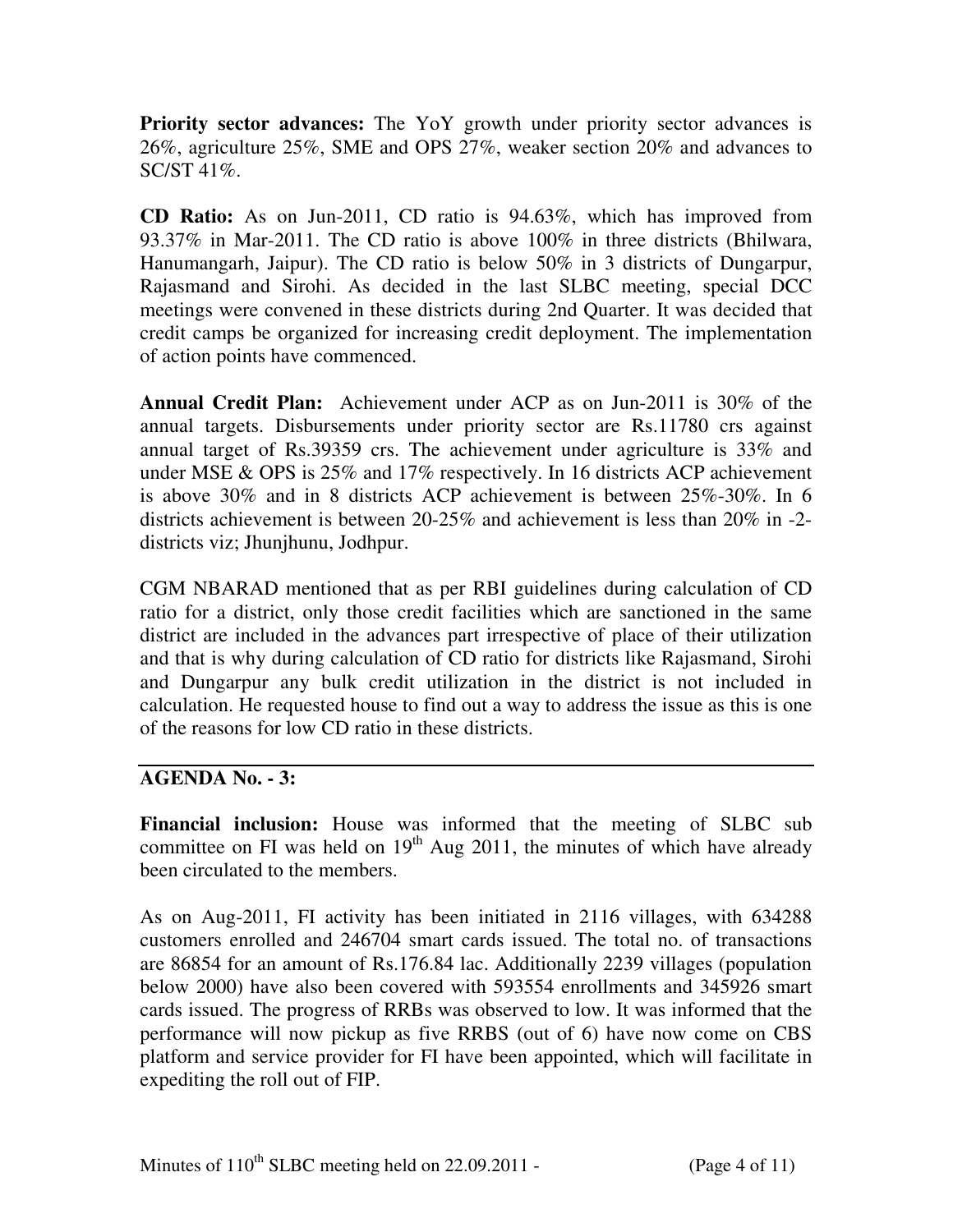It was requested to ensure that enrolment should be followed by appointment of field BCs, issuance of smart cards & transactions and KCC, ACC or Overdraft facility is provided to the beneficiaries. The DCC convener Banks were to ensure monitoring of progress on a regular basis in DLCC/DLRC meetings. All banks were requested to expedite roll out to achieve closure of FIP by Sept-2011, simultaneous coverage of smaller villages of population below 2000 and commencement of transactions in enrolled accounts.

CGM NABARD informed as per latest guidelines of NABARD permits using the services of service providers of sponsoring bank on the same terms and conditions, in case of difficulty to finalize service provider by the RRB.

RD RBI expressed that one of the main problem being faced by banks in effective implementation of the FIP is the services of the service provider, as it has not been satisfactory in many cases especially in BC agent's recruitment. He suggested that banks may consider to recruit BC agents through their branch managers and making him accountable for performance of the BC.

Secretary RD suggested that Common Service Centre representatives and NREGS mates can also be utilized as BC agents and they might be willing to render their services as it will act as an additional source of income to them. The implementing banks were requested to explore possibilities in this regard.

**EBT (Electronic Benefit Transfer):** It was informed that Secretary, MoF, Department of Financial Services has advised that all payments under GoI / State Govt. schemes to be made through EBT except from such institutions which do not have CBS or have no access to ECS payment facility. The matter was taken up with the State Government and necessary circular has been issued by them

**Online Web Based Tool for Monitoring the Mahatma Gandhi NREGS Accounts:** Secretary Rural Development informed about the online web based tool developed for monitoring NREGS accounts maintained by various banks by NREGS department of Rural Development. The Additional Chief Secretary (RD&PR) in a recent communication has already requested banks to develop an electronic application which would be able to pullout the data of NREGS accounts from their CBS system and push into the NREGS accounts tracking application. He informed the house that government has already got a Central Scheme Plan Monitoring System which is being handled by controller of accounts GoI and requested banks to actively participate. Banks maintaining NREGS A/Cs were requested for take early steps in this regard.

**Unique Identification Authority of India (UIDAI) -** Princial Secretray (Plan) informed that the Govt. of Rajasthan is coordinating the roll out of UID project in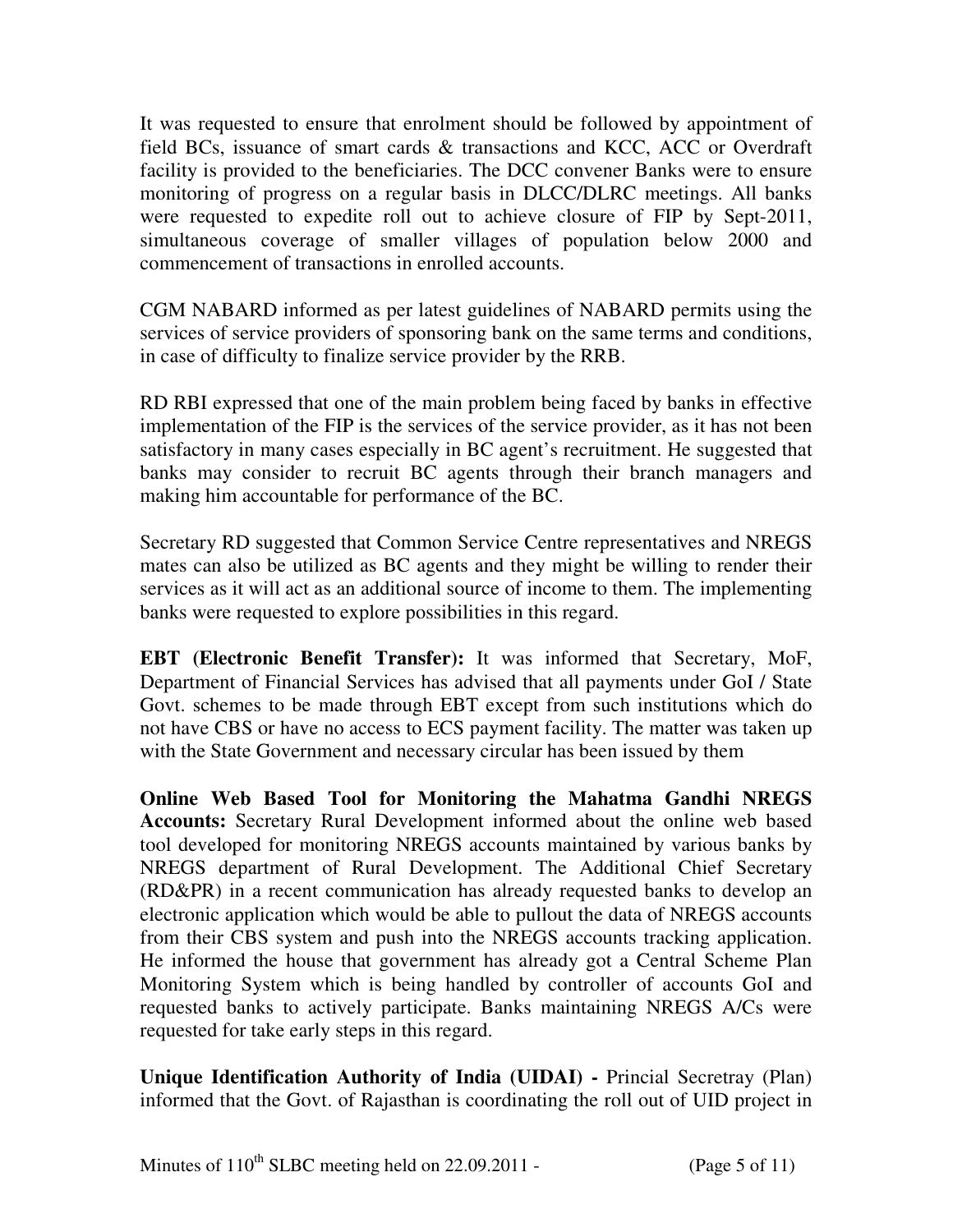the state through multiple registrars, as per MoU signed with UIDAI, for smooth implementation of project and avoiding duplication of efforts. It was informed that prior approval of enrolment plan has to be obtained from the district collector before commencement of roll out.

# **AGENDA No. – 4:**

**Agriculture Credit Flow:** It was informed that outstanding advances to agriculture as on June 2011 stood at 33611 cr against 32679 cr as on March 2011. Total no of KCCs issued since inception till March 2011 are 61.34 lac. During FY 2010-11, 11.93 lac KCCs were issued. For FY 2011-12 a target of 8 lacs new KCCs have been set (commercial banks 5 lacs, Cop banks 2 lacs and RRBs 1 lac). Up to Jun-2011, 4.74 lac KCCs have been issued.

Ministry of Finance, GOI has directed to ensure that each farmer gets an agriculture credit limit by 15.10.2011. In this direction a Sub Group of SLBC met on 06.09.2011. Points emerging from the meeting have been circulated to the members vide SLBC letter dated 07.09.2011. A common application form acceptable to all the banks was finalized in the meeting and banks were requested to take up the issue of waiver of processing, documentation charges and advocate fee for search report in regard to KCC facility, with their corporate office.

Principal Secretary (Plan) said that strategy is required to cover remaining farmers with KCC facility as there is still a large no of farmer still left uncovered. Priority should be given to farmers benefited under RKVY (Rashtriya Krishi Vikas Yojana) scheme of the government. He further requested banks to ensure to submit premium for crop insurance of all eligible farmers timely so that the farmers can get the benefit of the scheme.

Director, DFS, MoF, GoI requested for ensuring issuance of KCCs to non defaulter farmers before  $15<sup>th</sup>$  Oct 2011. She requested for reviewing the progress in this regard.

Representative Agriculture Insurance Company requested State Government to allot districts to the crop insurance companies after making a thorough comparison between parameters like pay-structure, claim procedure etc offered by different companies. As this way farmers would be in a better position to get better coverage at cheapest available price in the market.

### **AGENDA No. – 5:**

**Swarna Jayanti Gram Swarojgar Yojana (SGSY):** The core group meeting was held on 30.08.2011, the minutes of which have since been circulated. The state nodal department has informed that individual swarojagries are now also eligible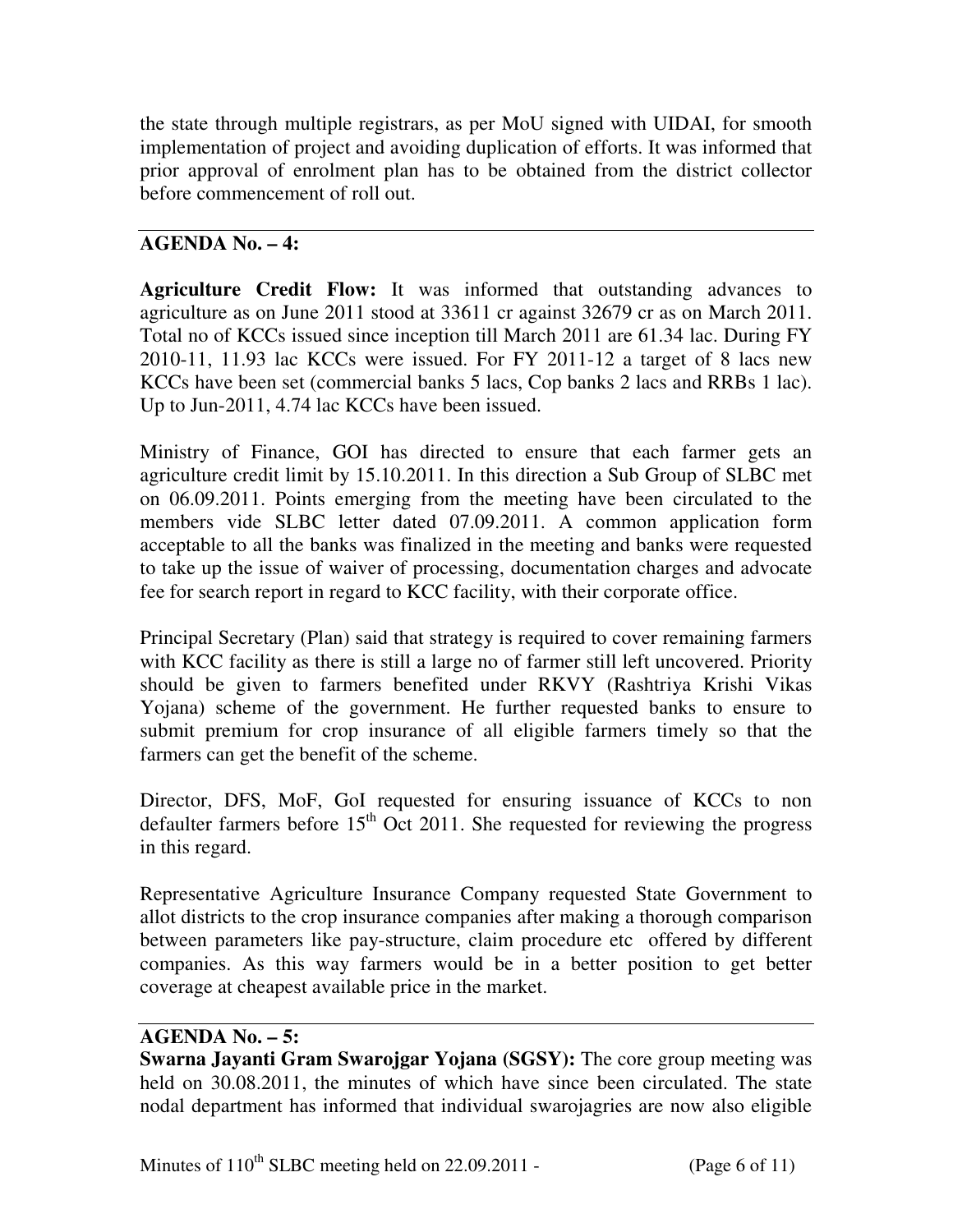under SGSY scheme, and accordingly their loan applications are also to be considered under the scheme. Banks concern was shown over high level of NPA under the scheme. Nodal department was requested to extend support and cooperation in recovery of bank dues.

The achievement under the scheme in current year up to July 2011 is 12%. Loans of Rs.21.98 cr have been disbursed against target of Rs 184.30, of which Rs.8.22 crs have been extended to women beneficiaries. Banks were requested for disposal of applications within prescribed time limit. Nodal department was requested to extend the training schedule to at least 6 days from existing 2 days.

Representative SGSY department requested banks to ensure proper inspection and justifiable reasons before rejection of applications especially after second grading of SHG applications.

**Swarna Jayanti Shahari Rojgar Yojana (SJSRY):** It was informed that the core group meeting was held on 30.08.2011, the minutes of which have been circulated to all members. During the current year disbursements in 718 applications have been made. Nodal agency was requested to ensure timely availability of subsidy and to submit the consolidated monthly progress under joint signature of District Nodal Officer & concerned LDM. Concern of Banks for high NPA level under the scheme was conveyed to the nodal department.

**Prime Minister's Employment Generation Programme (PMEGP):** The core group meeting was held on 30.08.2011, the minutes of which have been circulated. As per data received from KVIC 1030 projects have been disbursed, against the target of 2631, involving margin money of Rs.1539.02 lac up to  $29<sup>th</sup>$  of Aug 2011. Current FY is the terminal year for the scheme. Nodal agency was requested to provide adequate margin money timely and to submit the consolidated monthly progress for all agencies i.e. KVIC, KVIB and DIC, District-wise / Bank-wise duly authenticated by Lead District Manager & Nodal Officers of the District. Banks were requested to ensure EDP training in all cases within 12 months of release of first installment. Concern over high NPA level under the scheme was expressed.

Principal Secretary (SSI) expressed concern for the large no. of pending application under the scheme and requested banks and nodal agencies to expedite disposal of pending applications.

**Artisan Credit Card Scheme (ACC):** The core group meeting was held on 30.08.2011. During current year 732 ACCs have been issued, against target of 5000. It was informed that 7034 applications have been sponsored but the same are pending disposal. Looking to the poor progress under the scheme member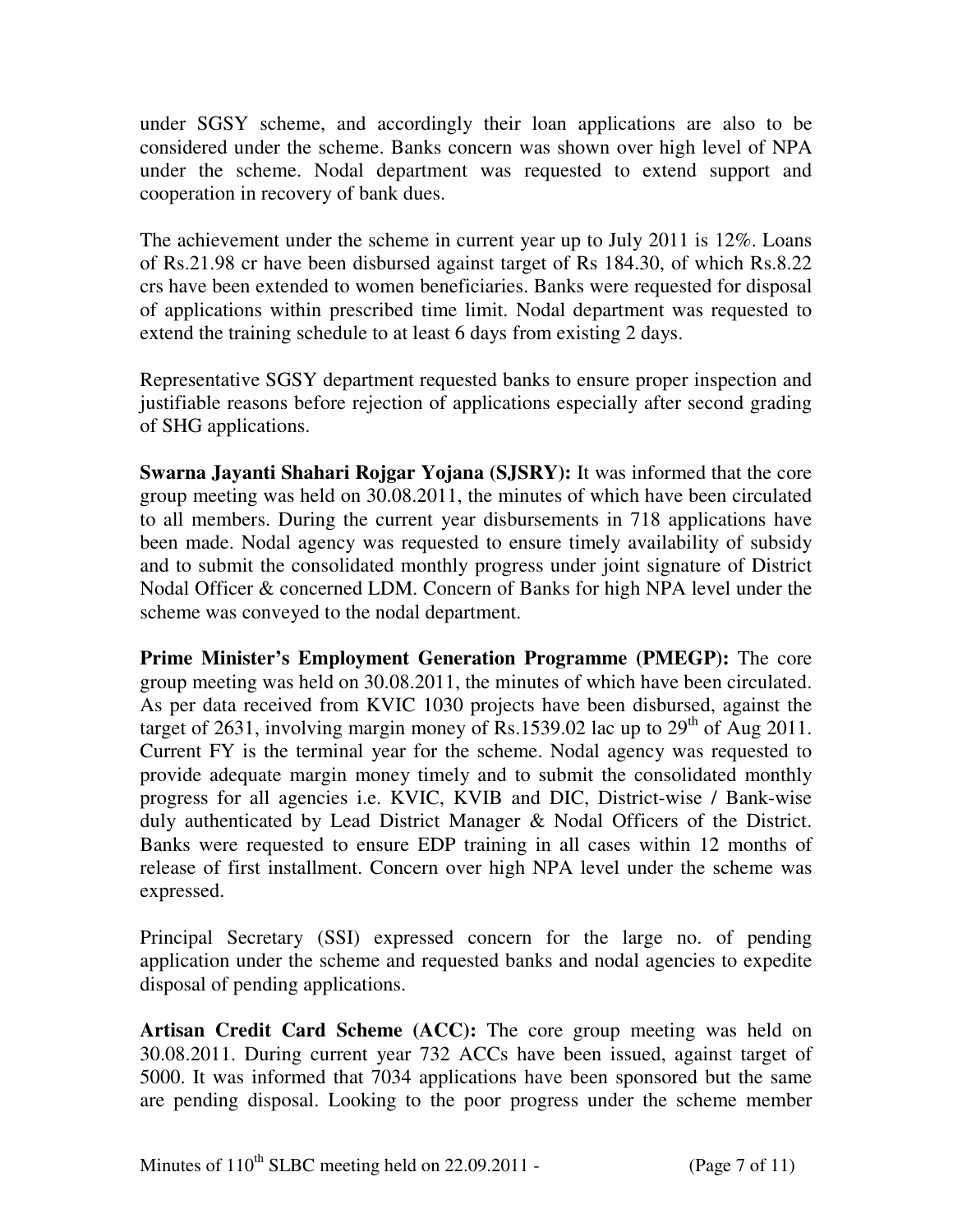banks were requested to organize special ACC credit camps and for disposal of all pending applications. Principal Secretary expressed concern over the poor progress under the scheme consistently and observed that special efforts need to be made to improve performance.

Chairman expressed his concern over the fact that though the state has always performed well in other schemes but in this scheme year after year we have not been able to achieve the target. He Requested all the banks to give due attention to this scheme also so that target can be achieved this year because target has also been downward revised drastically from previous years.

**Special Central Assistance Scheme for SC/ST:** The core group meeting was held on 30.08.2011. Up to July 2011, 1940 beneficiaries have been benefited under the scheme against target of 30620 as per data received from Department of SC/ST Finance and Development, GoR. Looking to the poor progress made under the scheme and large pendency of the applications, DCC convener banks were requested to undertake special drive for disposal of applications.

Representative State Nodal Department expressed concern over delay in submission of Utilization Certificates by bank branches and requested controllers of banks to issue necessary instructions to branches in this regard. He also requested for disposal of pending applications urgently.

**Self Help Groups (SHG)::** It was informed that the core group meeting was held on 30.08.2011. As per data received from banks and LDMs a total of 253873 SHG saving accounts have been opened in the state out of which 218740 i.e. 86% are women SHGs. Further 175084 SHGs have been credit linked out of which 153517i.e. 88% are women SHGs. House was informed that NABARD has allotted target of 100000 SHGs for linkage through SB accounts and 60000 SHGs for credit linkage. Member banks were requested to arrange for training of not only SHGs but also the staff members and if possible booklets for guidelines can be provided to the branches to ensure smooth and effective implementation of the scheme

Representative nodal department informed about special financial literacy camp for SHGs scheduled in the coming month and requested banks to extend support through their branch managers, LDMs and marketing officers to attend these camps and provide their valuable inputs.

**MPOWER (Mitigating Poverty in Western Rajasthan):** Representatives of the department informed the house about latest efforts and progress made to encourage SHGs in the state. He requested banks to consider allotting a day in the week at the branch level for SHGs.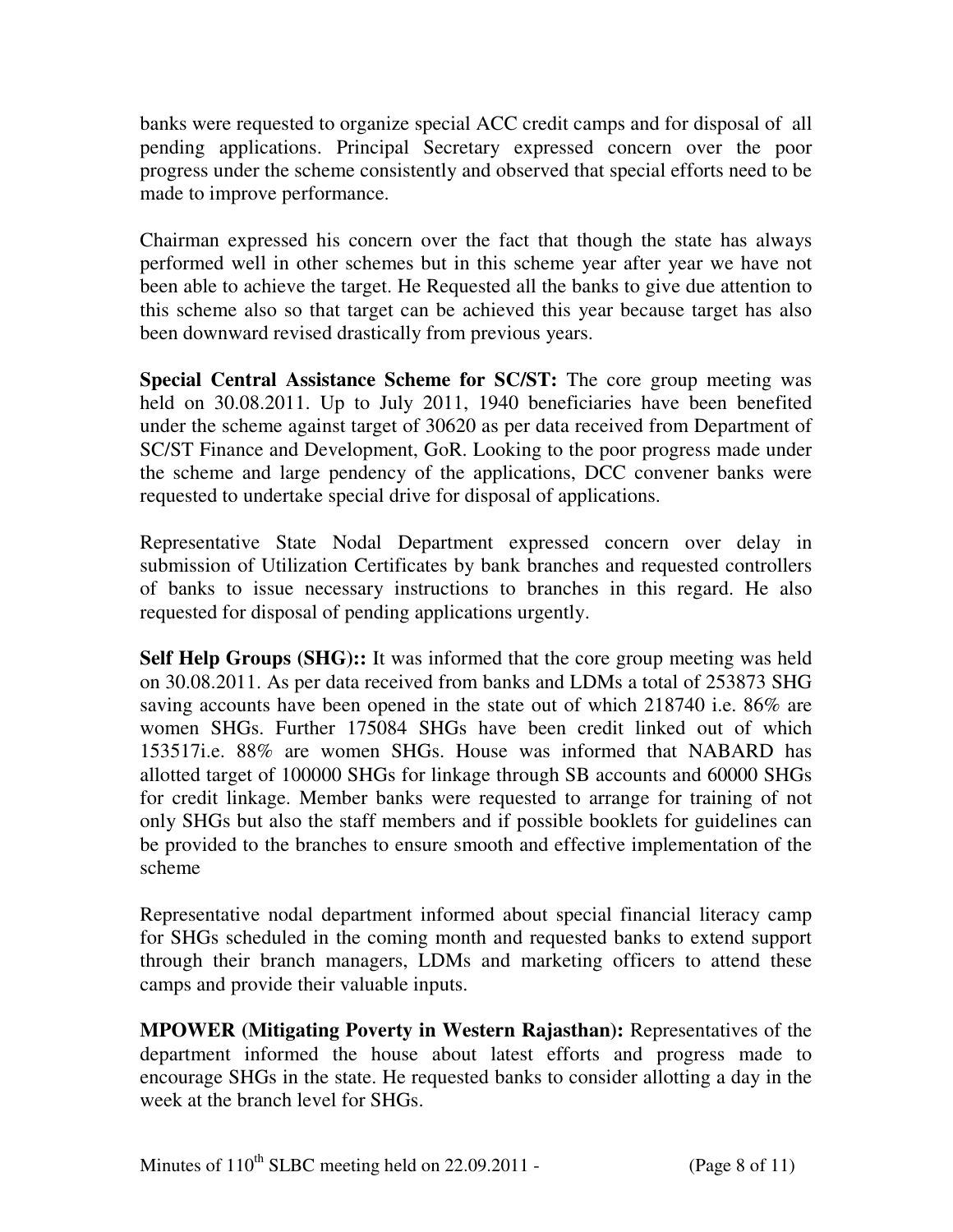**Credit Flow to Minority Community:** House was informed that the credit flow to minority community as on June 2011 is Rs.3777 crs which is 6.25 % of total priority sector advances. In case of PSBs the same is 6.83%. However it is showing increasing trend and during 2010-11 lending to minority community has registered a growth of 24%. Public Sector Banks were requested to step up their lending to minority community to achieve the target as fixed by the Ministry..

MD SBBJ pointed out to the fact though the population of minority community in the state is lesser than the states like UP but still target for both the states is same i.e 15% of population to be covered. He requested government to consider downward revision of the target if possible. He informed the house about the special scheme launched by SBBJ to increase lending to minority community.

**Mukhyamatri Swawlamban Yojana:** Target of 3000 beneficiaries for FY 2011- 12 has been allotted by Commissioner Industries, GoR. Up to Aug-2011, 67 beneficiaries have been benefited under the scheme. Banks were requested to gear up efforts to enhance lending under the scheme.

**Vishwas Yojana:** House was informed that Department of Social Justice and Empowerment, GoR provides 30% subsidy or maximum Rs. 30000/- on the project cost not exceeding Rs. 1 lac. As per information available at SLBC up to June 2011 loans have been disbursed to 23 beneficiaries against target of 490.

**Navjeevan Yojana:** House was informed that as per information available at SLBC up to June 2011 loans have been disbursed to 51 beneficiaries against target of 410.

**Recapitalization of RRBs:** As per recommendations of Dr K C Chakrabarty committee's report the RRBs are to be recapitalized so as to have a CRAR of 9%. In the State, Baroda Rajasthan Gramin Bank, Hadoti Kshetriya Gramin Bank, Jaipur Thar Gramin Bank, Mewar Anchalik Gramin Bank, MGB Gramin Bank are to be recapitalized for which Central government has agreed to release its share, however, the same is contingent upon release of proportionate share by the State Government. The Planning (IF) Department, GoR vide letter dated 19.08.2011 has informed that State Government has decided not to infuse any additional share capital in the RRBs. State Government was requested to revisit the issue of release of their share.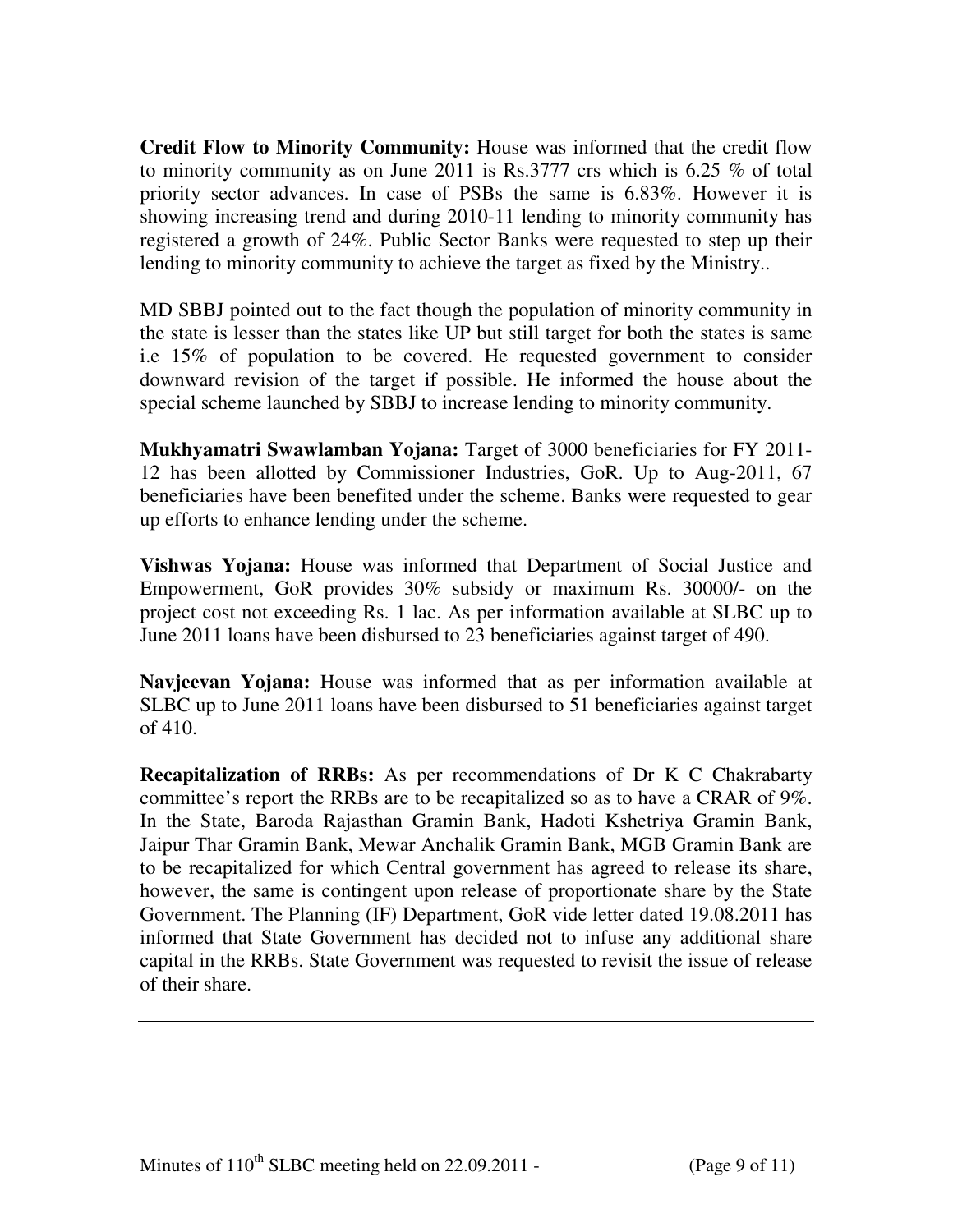#### **AGENDA No. – 6:**

**Rural Self Employment Training Institute (RSETI):** 35 RSETIs have been established in all 33 districts of the state. Land has been allotted in 23 districts and land allotment is pending in -11- districts, for which State Government was requested. As on Jun-2011 training has been given to 77368 trainees out of which 54628 trainees are gainfully employed. It was reiterated that in the training programme at least 70% of the beneficiaries shall be from BPL families. Skill upgradation / development training programs to be given focus at the RSETIs for prospective entrepreneurs to take up the micro enterprises in their area. Banks were requested to ensure that trained youth get credit linkage not only from the R-SETI sponsoring bank but also from any other bank operating in the district.

**Financial Literacy and Credit Counseling Centres (FLCC):** House was informed that a total of 27 FLCCs have been established in the state. The major Banks, other than DCC Banks, were requested to take initiative to open FLCCs at centers of their choice. NABARD was requested to provide financial support to FLCCs, other than the identified districts to undertake financial literacy programme.

#### **AGENDA No. – 7:**

Performance under CGTMSE as on 31.08.2011: During current FY, 2268 cases amounting to Rs 135 crores have been approved upto Aug-2011. During FY 2010- 11, 9345 cases under the scheme were approved.

#### **AGENDA No. – 8:**

**Education Loan:** As on Jun-2011 total outstanding education loans in the state are Rs.1128 crores in 53623 accounts, out of which 82 % loans are below Rs. 4.00 lac. Total education loans have registered a YoY growth of 23%. Banks and state authorities were requested for creating awareness about the interest subsidy scheme for education loans. DCC Convener Banks were requested to ensure that issue related to the Sanction/ Disbursement/ Recovery and NPA under the education loan is discussed in the DCC/ DLRC meetings.

#### **AGENDA No. – 9:**

**Interest Subsidy Scheme for Housing Urban Poor (ISHUP):** It was informed that the core group meeting was held on 30.08.2011, the minutes of which have been circulated to all the members. An aggregate target of 28123 beneficiaries has